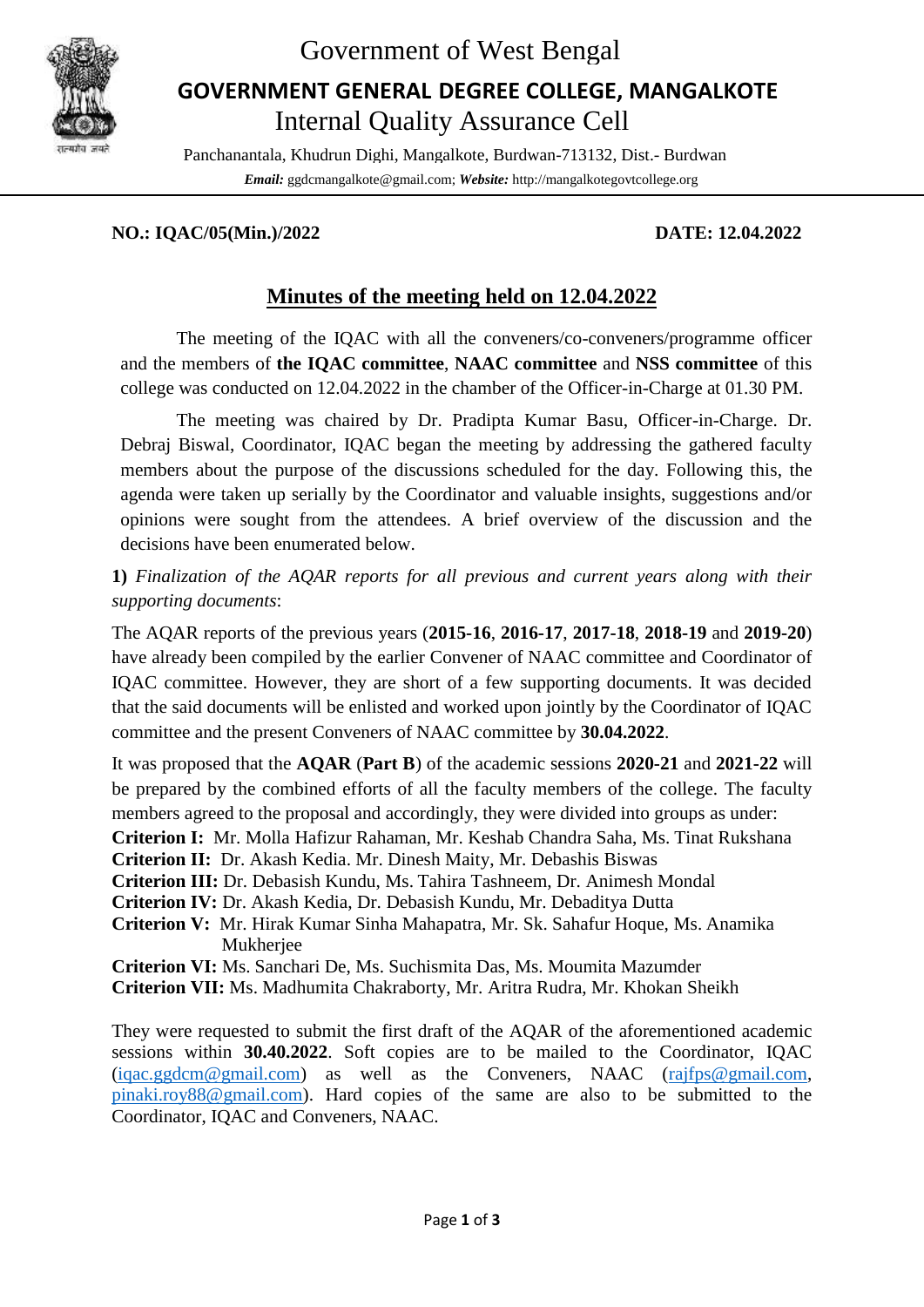

## Government of West Bengal

# Internal Quality Assurance Cell **GOVERNMENT GENERAL DEGREE COLLEGE, MANGALKOTE**

Panchanantala, Khudrun Dighi, Mangalkote, Burdwan-713132, Dist.- Burdwan *Email:* ggdcmangalkote@gmail.com; *Website:* http://mangalkotegovtcollege.org

**2)** *Finalization of the previous academic calendar and preparation of the current academic calendar*:

It was proposed that the Academic Calendars of the sessions 2019-20, 2020-21 and 2021-22 will be prepared by the following faculty members –

**2019-20:** Mr. Hirak Kumar Sinha Mahapatra, Dr. Animesh Mondal

**2020-21:** Ms. Madhumita Chakraborty, Ms. Sanchari De

**2021-22:** Mr. Keshab Chandra Saha, Mr. Dinesh Maity

The faculty members agreed to this and they were requested to submit the soft and hard copies of the same by **30.04.2022** to the email addresses and/or concerned authorities as mentioned in the preceding section.

#### **3)** *Present status of feedback form of all departments*:

Since the feedbacks of the current students have not been taken by all the departments it was decided that they will take up the course of action, complete the task and submit the SSS reports to the IQAC by **06.05.2022**. The email addresses mentioned earlier can be used for mailing the soft copies.

To facilitate this activity, the Heads of all the departments were requested to mention the number of the feedback forms that will be required by them. **Their requisition are to be mentioned in the faculty WhatsApp group by 16.04.2022** so that the office can be intimated accordingly. Further, the Heads [or their representative(s)] will be collecting the feedback forms from the office to execute the task. All the faculty members welcomed the decision.

### **4)** *Possibility of NAAC and preparation of a proposal for the infrastructural development of the educational institution*:

The IQAC and the NAAC committees are progressing slowly but steadily and will soon be able to submit the AQAR through the online submission system. For this purpose, the Coordinator of the IQAC committee and the Conveners of the NAAC committee will regularly check the corresponding website to keep a track of the dates of submission (and/or extension) of the AQARs.

All the faculty members were requested to offer suggestions for infrastructural development of the educational institution by posting their views **in the faculty WhatsApp group by 16.04.2022**. The views are to be compiled by Mr. Pinaki Roy, Co-Convener, NAAC committee and forwarded to the Chairperson and the Coordinator of the IQAC committee. The decision was agreed upon by all the members present.